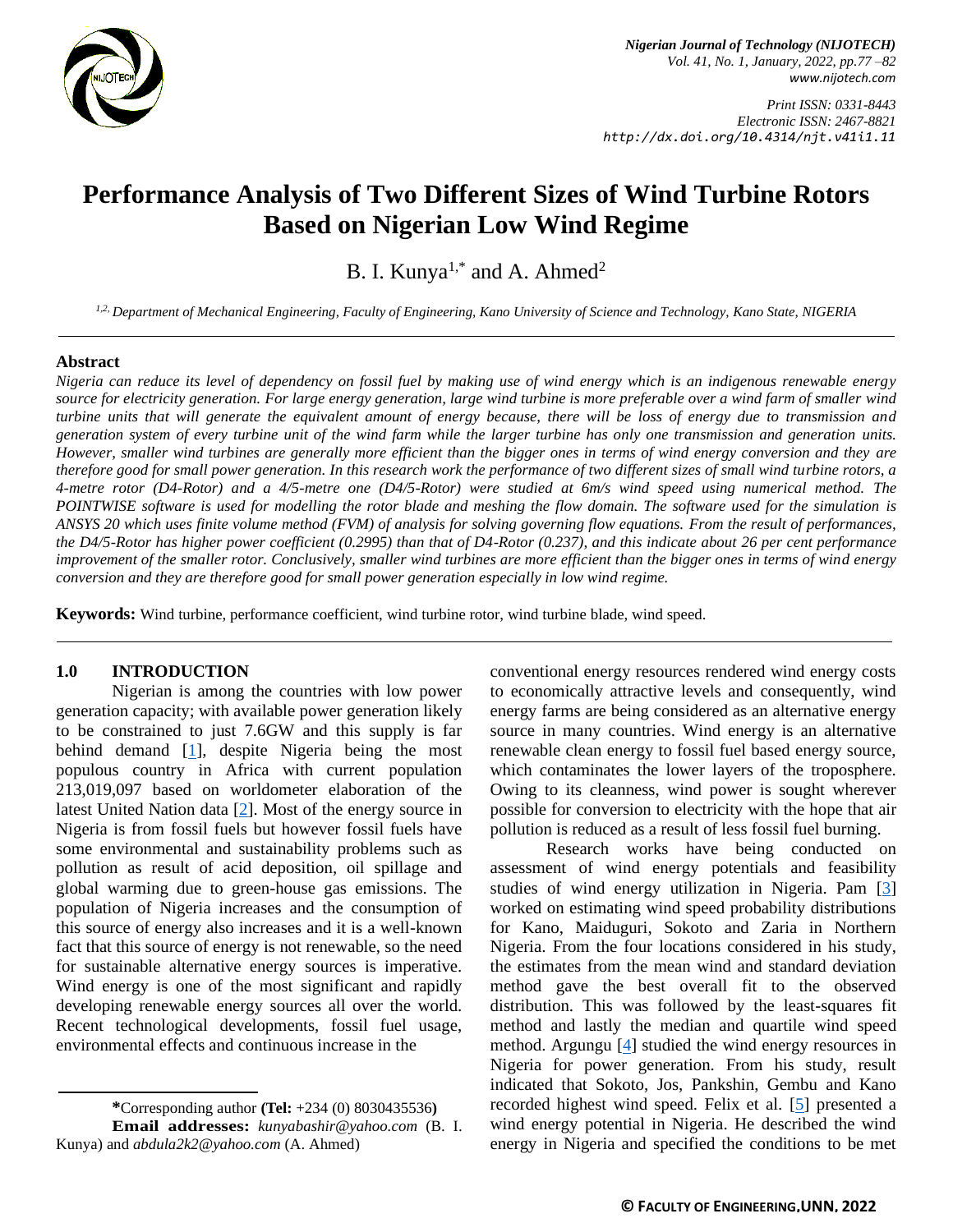before the wind generator can be connected to the existing grid. Ahmed et al. [\[6\]](#page-5-1) investigated wind characteristics and techno-economic evaluation of wind energy in Nigeria.

From his study six locations (Kano, Sokoto, Maiduguri, Plateau, Lagos and Enugu) were quite viable for electricity generation using four different wind turbine models, with cost ranging between 0.493-0.606\$/kWh. Ahmed and Kunya [\[7\]](#page-5-2) investigated wind energy resource on the basis of Weibull and Rayleigh models in north eastern and western, Nigeria. The Weibull model was found to be better fit than the Rayleigh model in analyzing the wind speed data. The north western part of Nigeria was found to have higher wind power density as compared to the north eastern part of the country. Estimation of wind Energy potential for two locations (Bauchi and Maiduguri) in north-east region of Nigeria was carried out by Ahmed and Kunya [\[8\]](#page-5-3). Mean monthly values were used in calculation of Weibull distribution parameters c (scale factor ms-1) and k (shape factor). The Weibull results shows that for Bauchi, the shape factor ranges from 2.86 – 5.96 and scale factor ranges from  $2.32 \text{ms}^{-1}$  –  $2.54 \text{ms}^{-1}$ while Maiduguri the shape factor ranges from  $2.66 - 5.52$ and values of scale factor ranges from  $4.74 \text{ms}^{-1} - 5.89 \text{ms}^{-1}$ .

The utilization of wind energy in Nigeria is not adequate, one of the factors that led to poor wind energy utilization despite the availability of studies on assessment of wind energy potentials and feasibility studies of wind energy utilization in the country, is lack of availability of technology specific of the configuration of wind turbine that can work more efficiently in the country's wind regime. Only few research works on wind turbine design related to wind speed condition of Nigeria have been done. Kunya et al. [\[9\]](#page-5-4) designed, constructed and tested a 3-metre wind turbine rotor with NACA 4412 blade section profile in low wind speed of Nigeria. It was tested at 22 metre hub height and achieved an efficiency of 22.2% on the basis of projected 6.15m/s average wind speed. NACA 4412 aerofoil profile was used in the work but there is still need to test other low wind speed profiles such as some of the NASA aerofoil section profiles and testify their performances. Imhade et al [\[10\]](#page-5-5) work on design and implementation of 0.5kw horizontal axis wind turbine for domestic use was intended for wind power generation in Nigeria but however the prevailing wind speed considered (20.9m/s) is far higher than the Nigeria average wind speeds. A numerical study of three-bladed wind turbine rotor at low wind speed was done by Kunya et al. [\[11\]](#page-5-6) on modification of turbine rotor blades' leading edges (by introducing sinusoidal bumps). The results of their performances show that both modified (bumpy) and unmodified (smooth) rotor are good but the bumpy model is better than the smooth one in the low wind speed

condition and angle of attack  $(6^{\circ})$  considered; the bumps act as passive flow control devices. Around the same period of time, Major and Oshiemele [\[12\]](#page-5-7) carried out numerical simulation on hybrid power system and the results obtained shows that wind-and-diesel hybrid power system with battery storage can be operated suitably for a more reliable power supply for fuel savings improvement. Economic analysis conducted shows the positive benefits of implementing the hybrid wind-and-diesel power system rather than continuing with the traditional diesel power plant over the project life cycle of 20 years. More recently, Samuel et al. [\[13\]](#page-5-8) numerically studied the operational flow analysis of a proposed wind turbine model in Nigerian Defence Academy (NDA) Kaduna. They considered wind speed of 5.6m/s, 7.5m/s and 9.5m/s. The flow nature of the turbine model grew from laminar flow to turbulent flow increasingly with wind speed. The flow nature remained laminar from 0.0356 to 1780 Reynolds number (Re) at 5.6m/s. Although the incoming wind speed is the same but it changes on reaching different locations of the wind turbine and hence the differences of Re; speed at the root of wind turbine blade is lower than at the tip. At 7.5m/s wind speed, the flow nature changes from laminar ( $Re =$ 0.403) to turbulent ( $Re = 4290$ ), and at 9.5m/s, it changes from laminar ( $Re = 0.381$ ) to turbulent ( $Re = 4900$ ). High turbulent flow and mass imbalance nature depicts that phenomenon like wake and vibration of the system occurred.7

For large energy generation, large wind turbine is more preferable over a wind farm of smaller wind turbine units that will generate the equivalent amount of energy because, there will be loss of energy due to transmission and generation system of every turbine unit of the wind farm while the larger turbine has only one transmission and generation units. However, smaller wind turbines are generally more efficient than the bigger ones in terms of wind energy conversion and they are therefore good for small power generation. In this research work two different sizes of roof top wind turbine rotors were studied. This is done to study the effect of rotor size on performance of wind turbine in terms of wind energy conversion at low wind speed condition.

#### **2.0 METHODOLOGY**

Performances of two different small sizes of wind turbine rotors were studied in this work; (i) D4-Rotor: a 4 metre three-bladed wind turbine rotor with NASA LS (1)- 0413 blade section profile and, (ii) D4/5-Rotor: a 4/5 metre rotor with number of blades and blade section profile same as the first one. The former model is from the work of Kunya el al. [\[11\]](#page-5-6) on the experimental and numerical study of the effect of sinusoidal bumps at the leading edge of a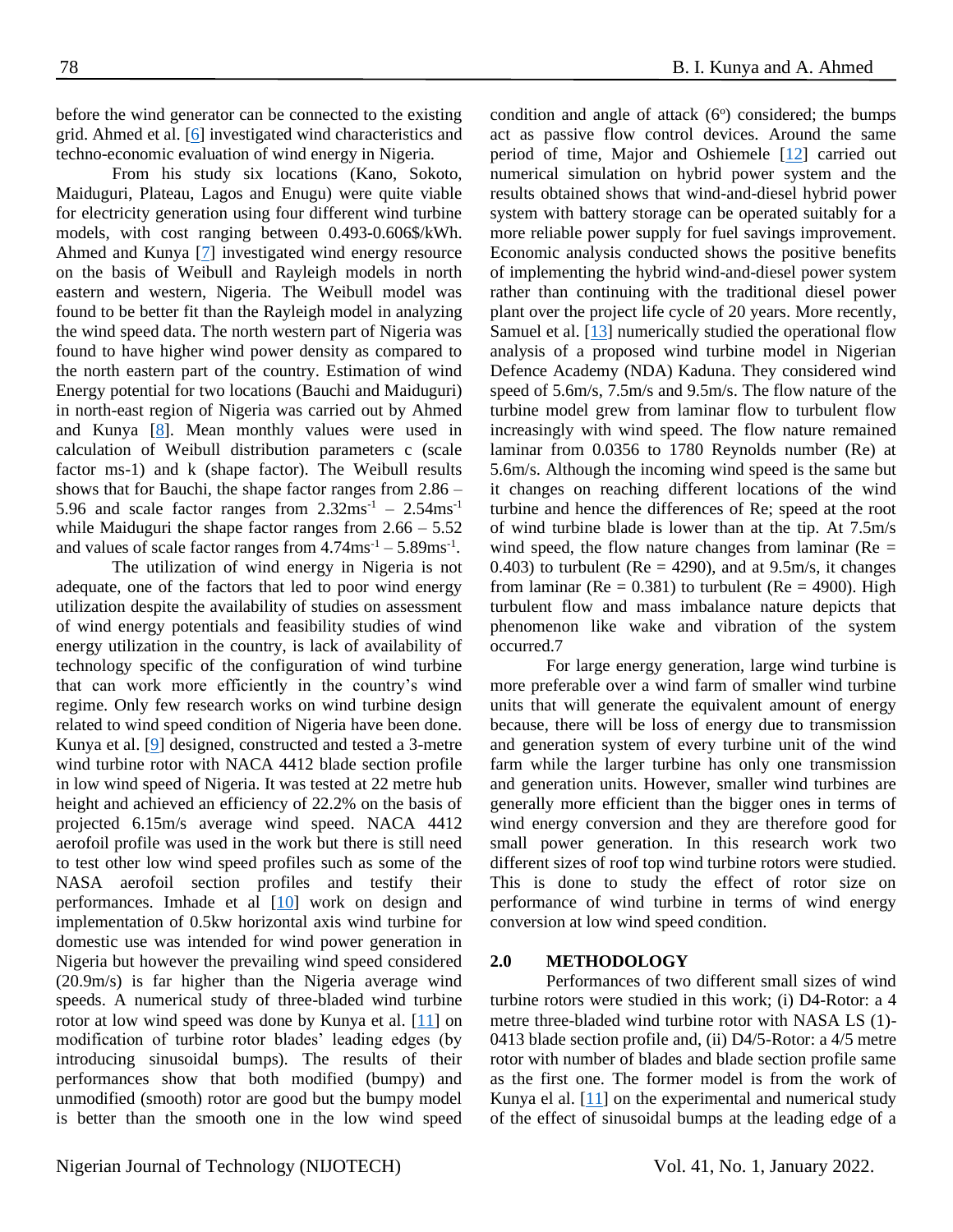rotating wind turbine blade with NASA LS (1)-0413 crosssection profile at low Reynolds Number, while the later model has been modelled and simulated in this research work based on the same wind speed condition. The geometry of the flow domain consists of a single blade rotating through a 120° (Figure 1a). It is 4 m long with the blade placed 1m from the inlet allowing for 3 m wake development region. The POINTWISE software is used to model and create the mesh with 4.5 million unstructured cells. Figure 1b shows the dimension and meshing of the flow domain.



**Figure 1:** Diagram of the flow domain

In order to accurately capture the flow physics and to minimize computation error, the blade has mesh cells clustered near the curvature of the leading edge and trailing edge as shown in Figure 2.



**Figure 2:** Meshing around the blade

Moving reference frame (MRF) method in which air is rotated around a blade rather than the blade moving in the air is used. The blade pitch angle is  $5^\circ$ , and a steady state simulation of the fluid domain is carried out. The kw-SST turbulent model is used to capture wall shear effects around the blade wall. A  $Y^+$  (dimensionless boundary layer parameter) value of one (1) (which is much lower than 5, the upper laminar flow limit) was used in determining the grid spacing at the boundary layer, and inflation layers (boundary layers) with ten steps was added around the blade surface; this help resolves the boundary layer accurately. The periodic boundary condition was used to mimic 3 rotating blades. Coupled algorithm and pseudo transient algorithm were used in the numerical set-up. The simulation was run in at a velocity of 6 m/s and a tip speed ratio (TSR) of 6. The software used for the simulation is ANSYS 20 which uses finite volume method (FVM) of analysis for solving governing flow equations.

# *2.1 Governing Flow Equations and Boundary conditions*

To obtain the numerical solution of fluid domain particularly the velocity and pressure fields, equations of motion (Continuity, Navier-and Stokes) are discretized and solved by software. Secondary aerodynamic variables are then determined.

Continuity equation [\[14\]](#page-5-9):

$$
\frac{\partial \rho}{\partial t} + \nabla \cdot (\rho V) = 0 \tag{1}
$$

Navier-Stokes's equation [\[14\]](#page-5-9):

$$
\rho \frac{\partial V}{\partial t} + V \cdot \nabla(\rho V) = \nabla \cdot \tau_{ij} - \nabla P + \rho F \tag{2}
$$

Where

$$
\nabla = \left(\frac{\partial}{\partial x} + \frac{\partial}{\partial y} + \frac{\partial}{\partial z}\right) \tag{3}
$$

When the boundary conditions and the initial conditions are specified, the governing equations of fluid motion could be solved. Boundary conditions were specified in this work; the inlet and outlet fluid velocities were specified as the free air stream velocity  $(V_0)$ . The pressure and velocity fields within the flow domain were obtained on solving the fluid flow equations by the software (ANSYS 20) and then calculated for drag and lift forces and hence the torque values. Using relationships, the coefficient of performances were then determined.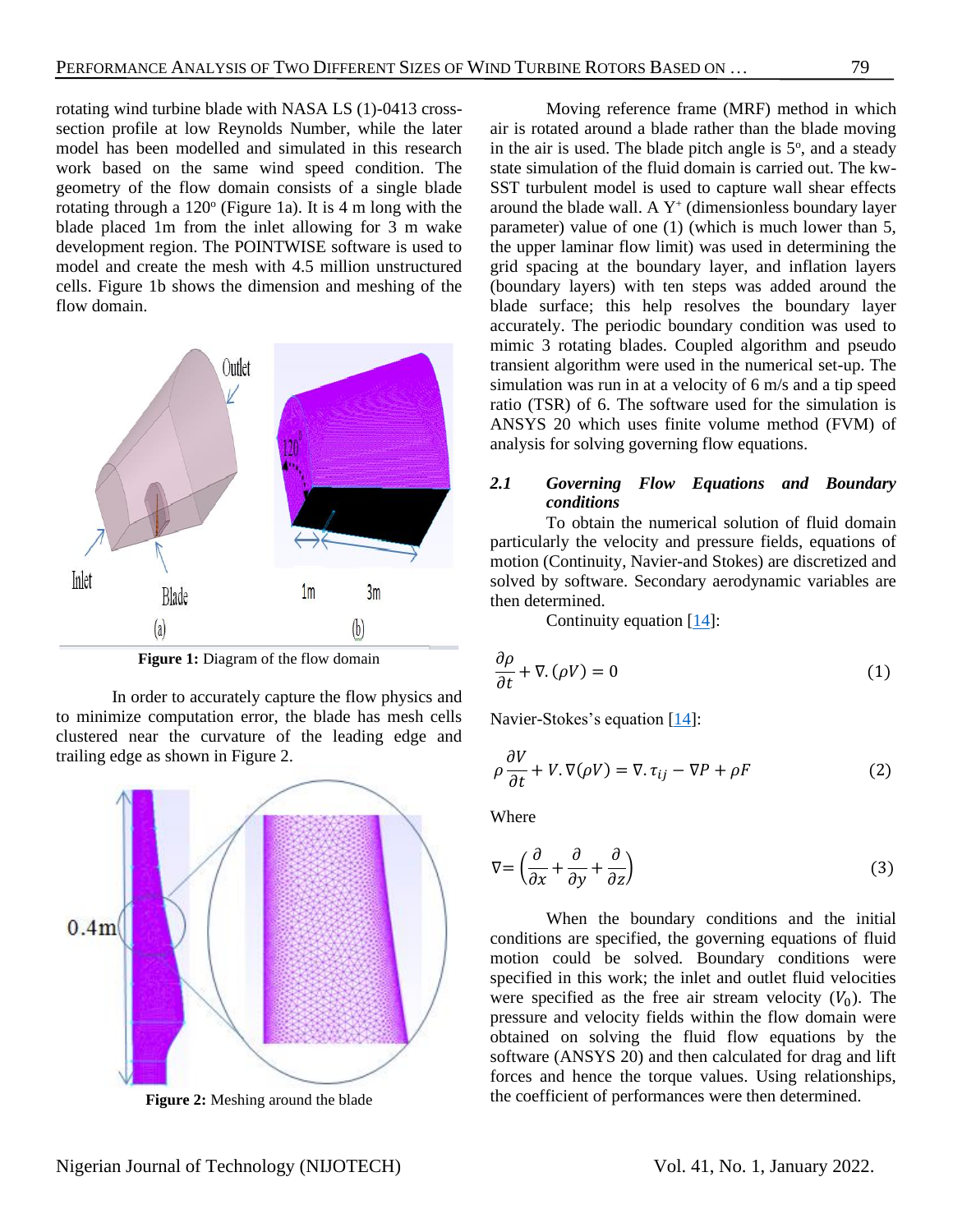# *2.2 Equations for Blade Design and Results Analysis*

The pressure and the velocity of a fluid changes when it is flowing past an airfoil which make it diverts from its original direction. The fluid experiences resistance force (or drag force) as it flows due to its viscosity. This force and the force due to the pressure over the surface of the body (the lift force) are collectively the resultant force exerted by the fluid on the body, known as the aerodynamic force. Figure 3 shows the direction of these forces exerted by the fluid on the airfoil.



**Figure 3:** Airfoil Aerodynamic forces

Where D is drag force per unit length, L is lift force per unit length,  $F_N$  is total normal force per unit length,  $F_T$  is total tangential force per unit length,  $\vec{t}$  is unit vector aligned to the chord, and  $\vec{n}$  is unit vector perpendicular to the chord.

Equations 4 to 9 provide the relationships used for blade design and analysis of results:

Optimum chord length (*Copt*) across the whole length of the blade [\[15\]](#page-5-10):

$$
C_{opt} = \frac{2\pi r}{B} \frac{8}{9C_L} \frac{V}{\lambda V_r}
$$
\n<sup>(4)</sup>

Where *B* is the blade count,  $\lambda$  is local tip speed ratio,  $V_r$  is local resultant air velocity (m/s),  $r$  is local radius, *C<sup>L</sup>* is lift coefficient, and *V* is design wind speed.

Blade pitch angle  $(\beta)$  at a particular radial station (r) [\[15\]](#page-5-10):

$$
\beta(r) = \tan^{-1}\left(\frac{2R}{3r\lambda}\right) - \alpha\tag{5}
$$

Where *R* is swept radius,  $\lambda$  is tip speed ratio, and  $\alpha$ is the design lift coefficient.

Tip speed ratio ( $\lambda$ ) and angular velocity ( $\omega$ ) [\[15\]](#page-5-10):

$$
\lambda = \frac{V_t}{V} \tag{6}
$$

$$
\omega = \frac{V}{r} \tag{7}
$$

Where  $V_t$  is the blade tip speed, *V* is the wind speed, and *r* is radius.

Power (*P*) and power coefficient  $(C_P)$  [\[15,](#page-5-10) [16\]](#page-5-11):

$$
P = T\omega \tag{8}
$$

$$
C_p = \frac{P}{\frac{1}{2}\rho A V^3} \tag{9}
$$

Where *T* is torque,  $\omega$  is angular velocity, *A* is swept area, *V* is wind velocity,  $\rho$  is air density, and *P* is power.

## *2.3 Grid Independent Study and Validation of Results*

The grid (mesh) resolution within the fluid domain in this work was varied from lower to higher resolution until no significant change of result obtained. The grid generated contains the necessary resolution to sufficiently simulate the flow physics as it is necessary for accurate solution of the problem to find a grid independent solution. The grid study was conducted at a wind velocity of 6m/s, a pitch angle  $(\beta)$  of 5<sup>0</sup> and tip speed ratio ( $\lambda$ ) of six. The results of the study are shown in Table 1.

| Table 1: Grid convergence study |                           |             |
|---------------------------------|---------------------------|-------------|
| Grid                            | <b>Resolution (Cells)</b> | Torque (Nm) |
|                                 | 2273000                   | 0.0355      |
|                                 | 3805500                   | 0.0498      |
| 3                               | 4526500                   | 0.0550      |
|                                 | 4955700                   | 0.0554      |

There is a significant change in torque value from the first grid to the third one, but after the third grid, its value changed by only 0.004 which is insignificant despite the large difference in the resolution (429200 cells). In order to save computation time and still maintain accuracy, the third grid with a resolution of 4526500 cells was chosen as the bases for all the grids in this work.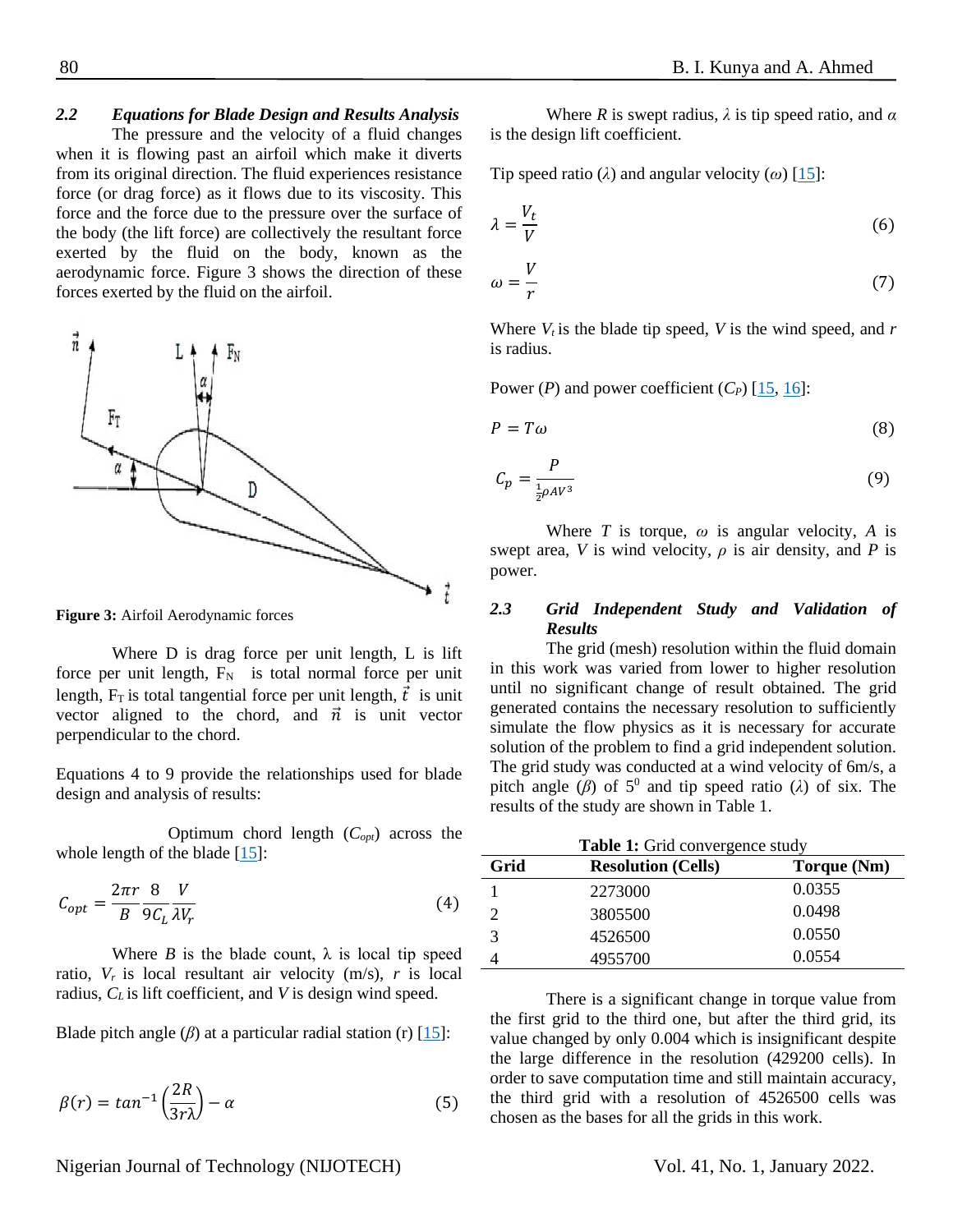Betz limit (0.593) is the maximum theoretical value of wind turbine rotor performance coefficient  $(C_p)$ , but however, the value of  $C_p$  of the Blade in this work is 0.2995 (calculated from the torque value (0.0550) of the third grid in Table 1) and is not up to the limit. According to Rao and Parulekar  $[17]$ ,  $C_p$  value reduces by factor of 0.5 to 0.7 in practice due to spillage, tip loses, etc. as to the reason why the value of the  $C_p$  in this work is less. Secondly, the blades were not twisted. This reason could helped reduced the  $C_p$  values. According to Fei et al. [\[18\]](#page-5-12) analysis on the effect of blade twist and taper on blade performance of a model with twist (OPT) and another without twist (UUT), the  $C_p$  value of UUT is about 50% lower than that of OPT. Had the blade models of this research work were twisted their  $C_p$  values could be around that of OPT model (0.428). There are advantages to having a twist, the wind hits different parts of the moving blade from the root to the tip at different angles, but there have to be an optimum angle between the direction of the wind and the blade chord length for maximum lift, hence designing in some twist. The blade model used to compare its performance with that of blade created in this study is from the work of Kunya et al. [\[11\]](#page-5-6), and has no twist, which is the reason why the blade model of this work was not twisted for proper comparison.

#### **3.0 RESULTS AND ANALYSIS**

In this study, simulations were run at 6m/s and a TSR of 6. The torque values obtained are for a single blade, and hence the power coefficient  $(C_P)$  values are determined by using equations 8 and 9. To account for 3 blades, the  $C_P$  values are then multiplied by 3; so the  $C_P$ values given in Table 2 (see Figure 4 for a plot) are based on 3-bladed turbine rotors. It has being a practice that to simulate for a 3-bladed rotor rotating through  $360^{\circ}$ , one blade could be simulated and rotated through  $120^0$  and the result been multiplied by three (3) to obtain equivalent 3 bladed rotor computation result. Kunya et al. [\[11\]](#page-5-6) used the same approach in their study as this method significantly reduces modelling and computation time.

**Table 2:** Power coefficient values for the two rotors

| <b>Rotor Type</b>                 | <b>Power Coefficient</b> |
|-----------------------------------|--------------------------|
| D <sub>4</sub> -R <sub>otor</sub> | 0.2370                   |
| $D4/5-Rotor$                      | 0.2995                   |

Comparing the power coefficients for the two rotors (Table 2), the D4/5-Rotor has higher coefficient of performance (0.2995) than that of D4-Rotor (0.237), this shows that smaller wind turbines are more efficient than the bigger ones in terms of wind energy conversion at low wind speed tested. This is because the spillage loss of

smaller wind turbine rotor could be smaller than that of relatively bigger wind turbine rotor. Another advantage of small wind turbine is that they could start at even lower wind speed, that is, it has lower cut-in wind speed.



**Figure 4:** Power coefficient values for the two rotors

#### **4.0 CONCLUSIONS**

In this research work two different sizes of roof top wind turbine rotors were studied at low wind condition, a 4 metre rotor (D4-Rotor) and a 4/5 metre one (D4/5-Rotor). The effect of their sizes was analyzed. The D4/5-Rotor has higher coefficient of performance (0.2995) than that of D4-Rotor (0.237). Conclusively, smaller wind turbines are more efficient than the bigger ones in terms of wind energy conversion and they are therefore good for small power generation especially in low wind regime.

## **ACKNOWLEDGEMENT:**

This paper is part of research work sponsored by Tertiary Education Trust Fund, Nigeria, through Institutions based Research (IBR) programme. The grant number is

TETFUNDUND/DESS/UNI/WUDIL/RP/VOLIII.

## **REFERENCES**

- <span id="page-4-0"></span>[1] Nigeria Power Report, 2021/2022. africaenergy.com. Retrieved 8<sup>th</sup> November 2021.
- <span id="page-4-1"></span>[2] Nigeria Population, 2021. worldometers.info. Retrieved 8<sup>th</sup> November 2021.
- <span id="page-4-2"></span>[3] Pam, G. Y. Bala, E. J. and Aku, S. Y. "Estimating wind speed probability distributions for Kano, Maiduguri, Sokoto and Zaria in Northern Nigeria". *Nigeria Journal of Renewable Energy*, 13, 2005 pp.  $58 - 64.$
- <span id="page-4-3"></span>[4] Argungu, G. M, Aliyu, M. and Ugwuoke, P. E. "Wind energy resources in Nigeria for power